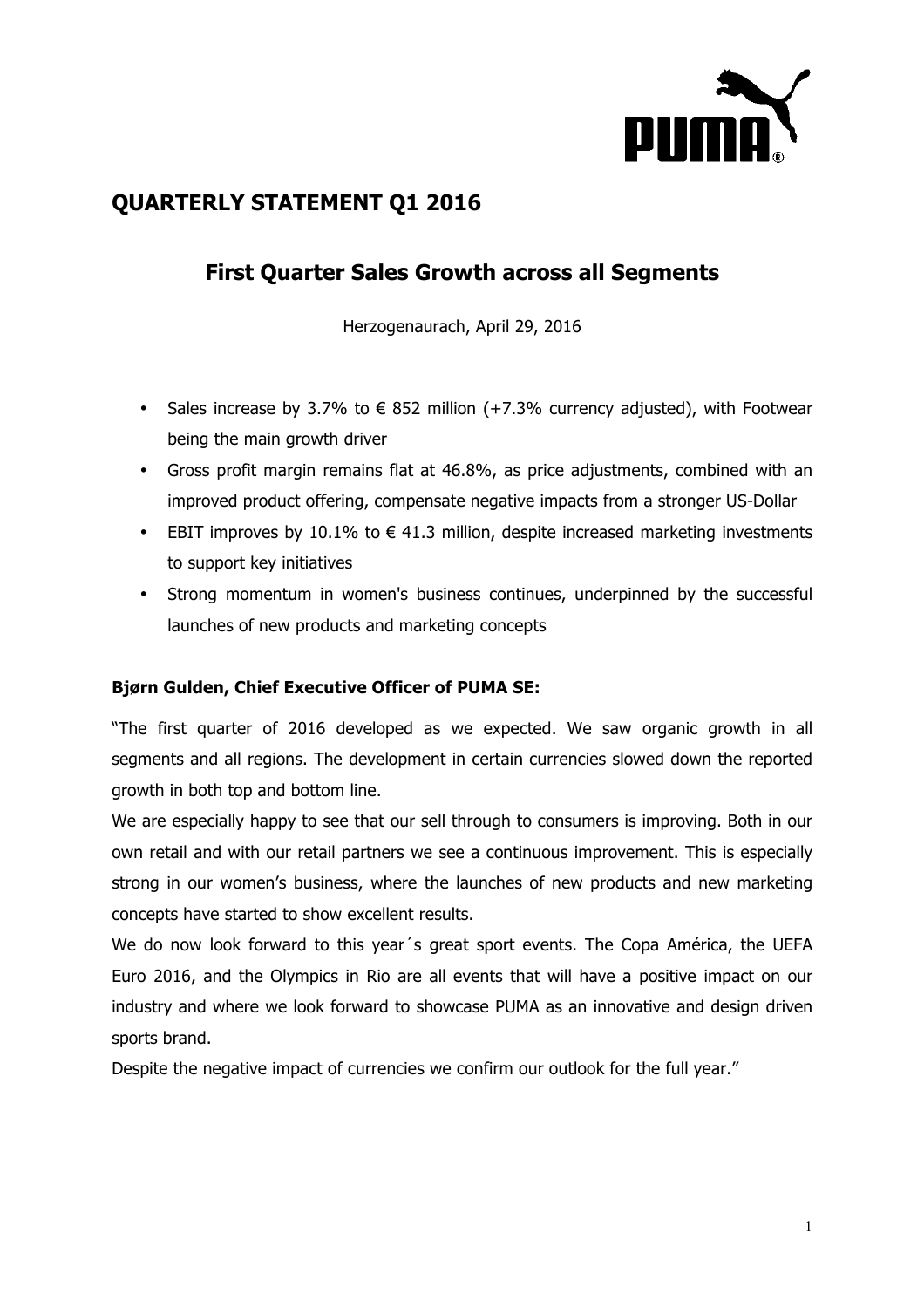## **Sales Development:**

| Sales by regions and product segments | Q <sub>1</sub> |       | growth rates |                      |
|---------------------------------------|----------------|-------|--------------|----------------------|
| $\epsilon$ million                    | 2016           | 2015  | <b>Euro</b>  | currency<br>adjusted |
| <b>Breakdown by regions</b>           |                |       |              |                      |
| <b>EMEA</b>                           | 354,4          | 341,6 | 3,8%         | 6,6%                 |
| Americas                              | 288,1          | 289,0 | $-0,3%$      | 5,4%                 |
| Asia/Pacific                          | 209,4          | 190,8 | 9,8%         | 11,2%                |
| <b>Total</b>                          | 851,9          | 821,4 | 3,7%         | 7,3%                 |
|                                       |                |       |              |                      |
| <b>Breakdown by product segments</b>  |                |       |              |                      |
| Footwear                              | 392,0          | 378,1 | 3,7%         | 8,5%                 |
| Apparel                               | 290,1          | 279,8 | 3,7%         | 7,0%                 |
| Accessories                           | 169,8          | 163,4 | 4,0%         | 5,1%                 |
| <b>Total</b>                          | 851,9          | 821,4 | 3,7%         | 7,3%                 |

PUMA's **sales** growth continued in the first quarter of 2016. Sales increased by 3.7% to € 851.9 million (+7.3% currency adjusted), compared to  $∈$  821.4 million in the previous year.

In the **EMEA** region, sales grew by 3.8% to  $\epsilon$  354.4 million (+6.6% currency adjusted), with stronger growth in Germany, Austria, and France. This development was supported by a good performance of the Teamsport category prior to the UEFA Euro 2016. We anticipate further growth in Teamsport for the second quarter leading up to the event. Our teams Italy, Switzerland, Austria, Slovakia, and Czech Republic will all be wearing PUMA jerseys featuring PUMA's new ACTV Thermo-R technology, which helps to maintain the best body temperature.

Sales in the **Americas** region remained flat at  $\epsilon$  288.1 million in reported terms, but grew 5.4% on a currency adjusted basis. All major countries in the region continued to improve, while the Latin American region was strongly impacted by the weakness of its currencies, notably the Argentinian Peso. This impacted the sales development in Euro terms severely.

Sales in the **Asia/Pacific** region recorded the highest growth rate, improving 9.8% (+11.2% currency adjusted) to  $\epsilon$  209.4 million. China was the strongest performer in the quarter, followed by India.

PUMA's **Footwear** segment grew for the seventh quarter in a row. Sales rose by 3.7%  $(+8.5\%$  currency adjusted) to  $\epsilon$  392.0 million, with strong gains in the Sportstyle as well as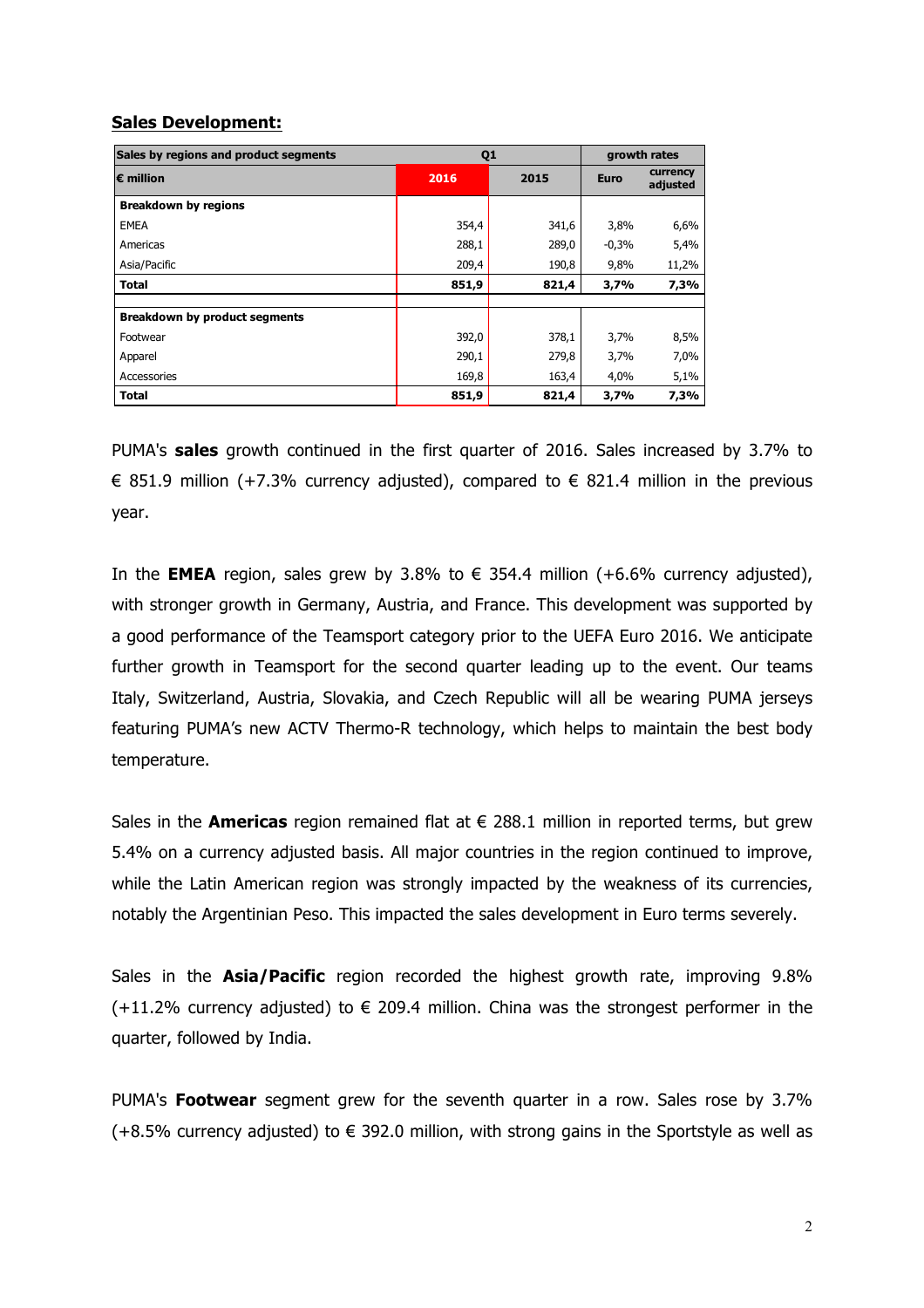the Running and Training categories, supported especially by the successful launches of women's silhouettes.

With an increase of 3.7% (+7.0% currency adjusted) to  $\epsilon$  290.1 million, the performance in **Apparel** was also positive, as our Training and Teamsport products continued to resonate well with our customers.

**Accessories** saw a rise of 4.0% (+5.1% currency adjusted) to € 169.8 million despite a continued weak Golf environment.

PUMA's **own and operated retail sales**, including e-commerce, increased 15.1% currency adjusted to  $\epsilon$  158.7 million representing 18.6% of total sales in the first quarter of 2016. This was achieved by strong like for like sales growth, caused by better product offer and improved consumer experience in the stores, and the expansion of new stores built with the new "Forever Faster" store design.

### **Gross Profit Margin and Operating Expenses:**

The **gross profit margin** remained broadly unchanged at 46.8%, despite the negative currency impact from the stronger US-Dollar in 2016 compared to last year. PUMA was able to successfully implement selective price adjustments and our improved product mix helped to mitigate the negative impact from a stronger US-Dollar. Footwear gross profit margins improved from 42.9% to 43.5%, while Apparel margins declined from 50.7% to 49.9% and Accessories softened from 49.6% to 49.2%.

**Operating expenses** rose only 3.0% and amounted to € 361.7 million in the first quarter 2016. That increase stemmed mainly from intensified marketing activities and retail upgrades, while other operating areas and functions were able to keep the cost stable.

### **Operating Result and Net Earnings:**

**Operating result (EBIT)** was ahead of the first quarter 2015 by 10.1% at  $\in$  41.3 million, as sales grew stronger than operating expenses, supported by a stable gross profit margin.

**Net earnings** improved by 4.0% to € 25.8 million (prior year: € 24.8 million) and **earnings per share** were up correspondingly at € 1.73 compared to € 1.66 in the first quarter 2015.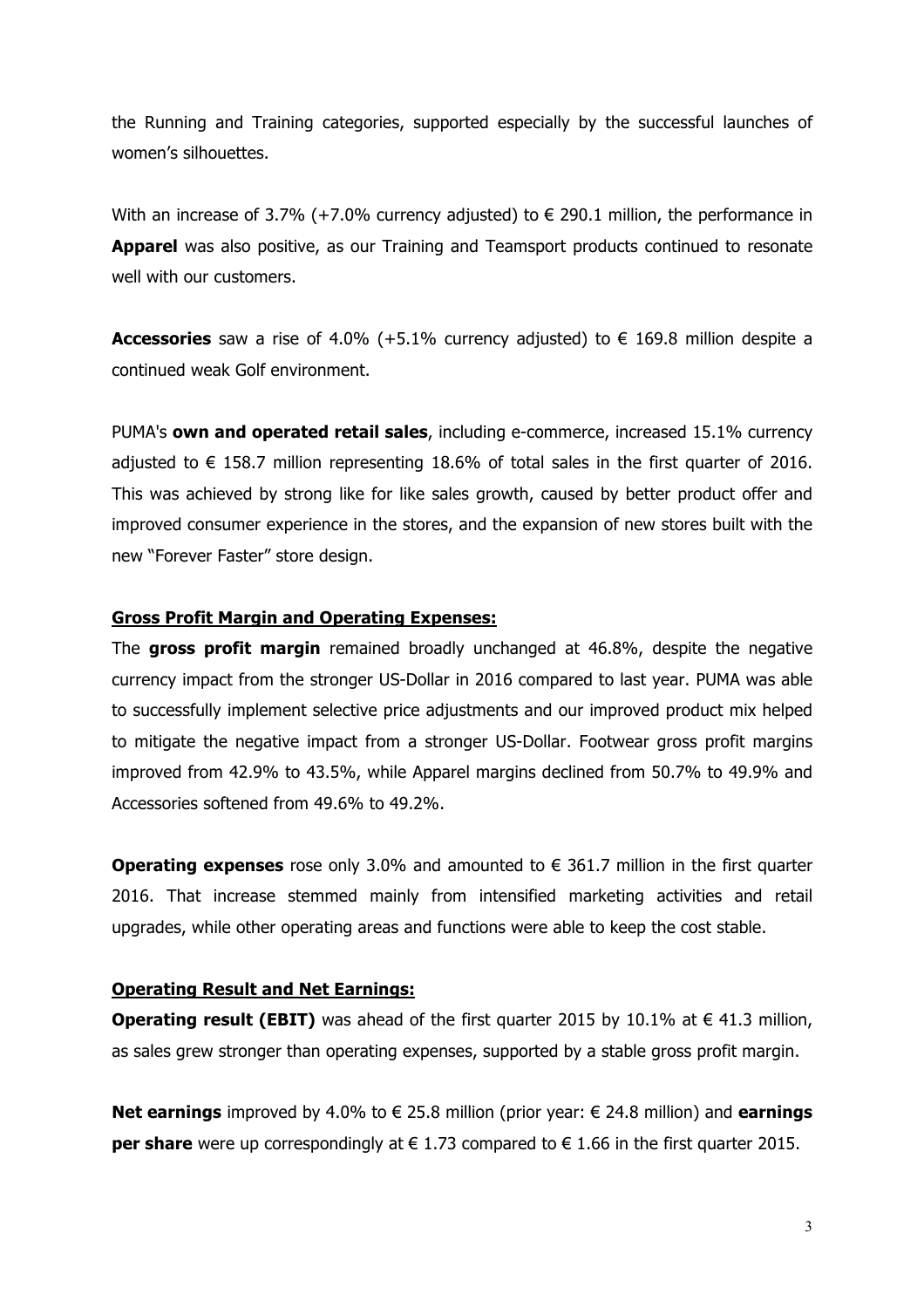### **Working Capital:**

PUMA's **working capital** increased by 3.2% from € 744.7 million to € 768.4 million in line with the higher sales and business volumes.

### **Outlook 2016:**

We continue to expect a currency adjusted high single digit increase of net sales, a gross profit margin on previous year's level (45.5%), an increase of currency-adjusted operating expenses in a mid to high single-digit range, and an operating result (EBIT) between  $\epsilon$  115 million and  $\in$  125 million.

## **Brand and Marketing:**

One highlight for PUMA in the first quarter was the FENTY PUMA by Rihanna fashion show at New York Fashion Week in February. A series of styles for the female consumer have been launched successfully, both in collaboration with Rihanna as well as in our inline collection. Key footwear styles such as Creeper and FENTY Trainer sold out within weeks or days. We also reintroduced our iconic DISC system into running by launching the IGNITE DISC. In Motorsport we introduced the first products under our new partnership with Red Bull Formula One Racing.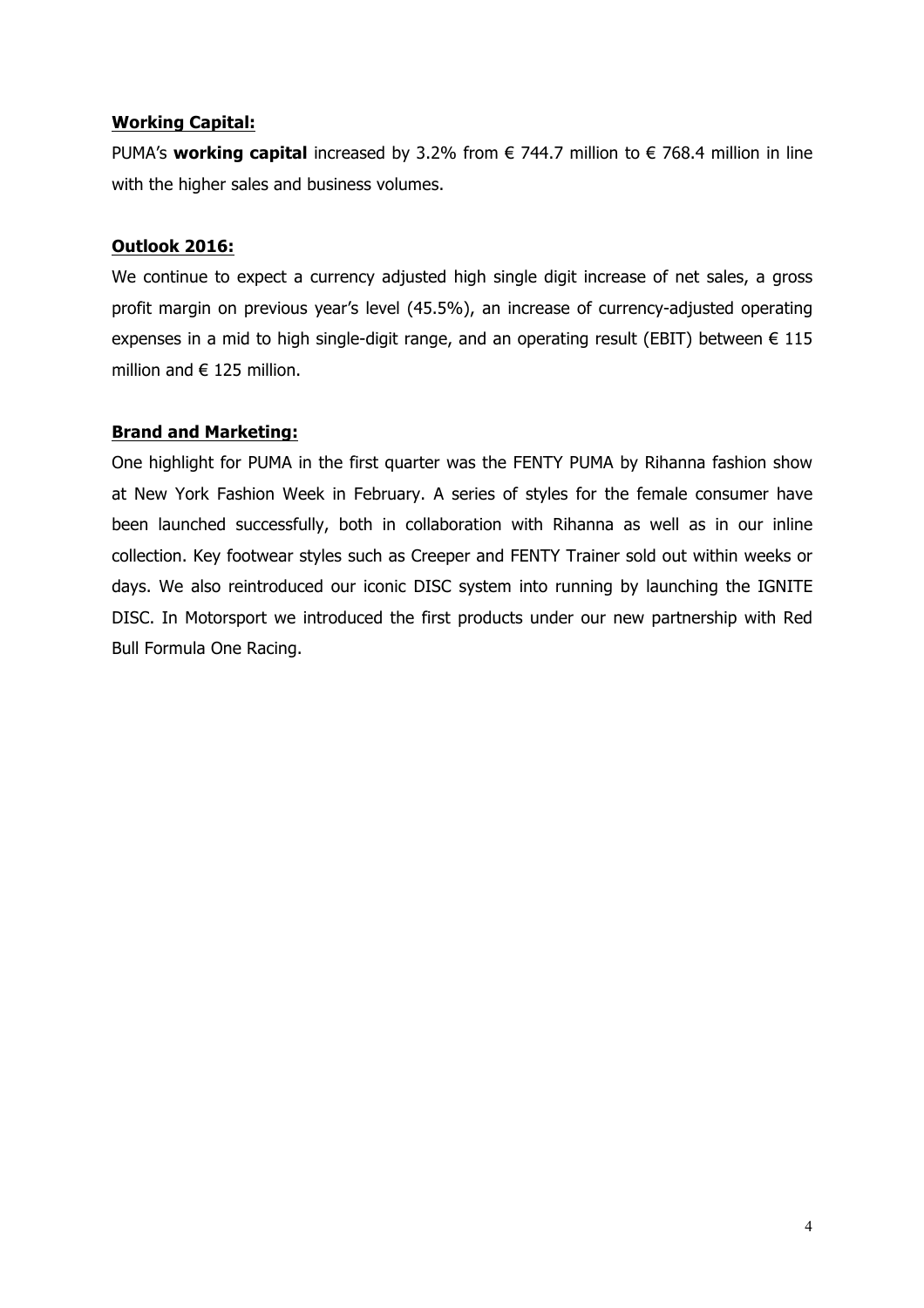| <b>Income Statement</b>                                 | Q1/2016            | 01/2015   | Devi-     |
|---------------------------------------------------------|--------------------|-----------|-----------|
|                                                         | $\epsilon$ million | € million | ation     |
|                                                         |                    |           |           |
| <b>Sales</b>                                            | 851,9              | 821,4     | 3,7%      |
| Cost of sales                                           | $-453,1$           | -436,5    | 3,8%      |
|                                                         |                    |           |           |
| <b>Gross profit</b>                                     | 398,8              | 384,9     | 3,6%      |
| - in % of consolidated sales                            | 46,8%              | 46,9%     |           |
| Royalty and commission income                           | 4,1                | 3,7       | 12,7%     |
| Other operating income and expenses                     | $-361,7$           | $-351,1$  | 3,0%      |
|                                                         |                    |           |           |
| <b>Operating result (EBIT)</b>                          | 41,3               | 37,5      | 10,1%     |
| - in % of consolidated sales                            | 4,8%               | 4,6%      |           |
| Financial result / Income from associated companies     | $-1,6$             | 0,9       | $> -100%$ |
| <b>Earnings before taxes (EBT)</b>                      | 39,7               | 38,4      | 3,4%      |
| - in % of consolidated sales                            | 4,7%               | 4,7%      |           |
|                                                         |                    |           |           |
| Taxes on income                                         | $-11,3$            | $-10.8$   | 4,2%      |
| - Tax rate                                              | 28,3%              | 28,1%     |           |
| Net earnings attributable to non-controlling interests  | -2,6               | $-2,8$    | $-5,6%$   |
|                                                         |                    |           |           |
| <b>Net earnings</b>                                     | 25,8               | 24,8      | 4,0%      |
| Earnings per share $(\epsilon)$                         | 1,73               | 1,66      | 4,0%      |
| Earnings per share $(\epsilon)$ - diluted               | 1,73               | 1,66      | 4,0%      |
| Weighted average shares outstanding (million)           | 14,940             | 14,940    | 0,0%      |
| Weighted average shares outstanding - diluted (million) | 14,940             | 14,940    | 0,0%      |

**First Quarter**

Rounding differences may be observed in the percentage and numerical values expressed in millions of Euro since the underlying calculations are always based on thousands of Euro.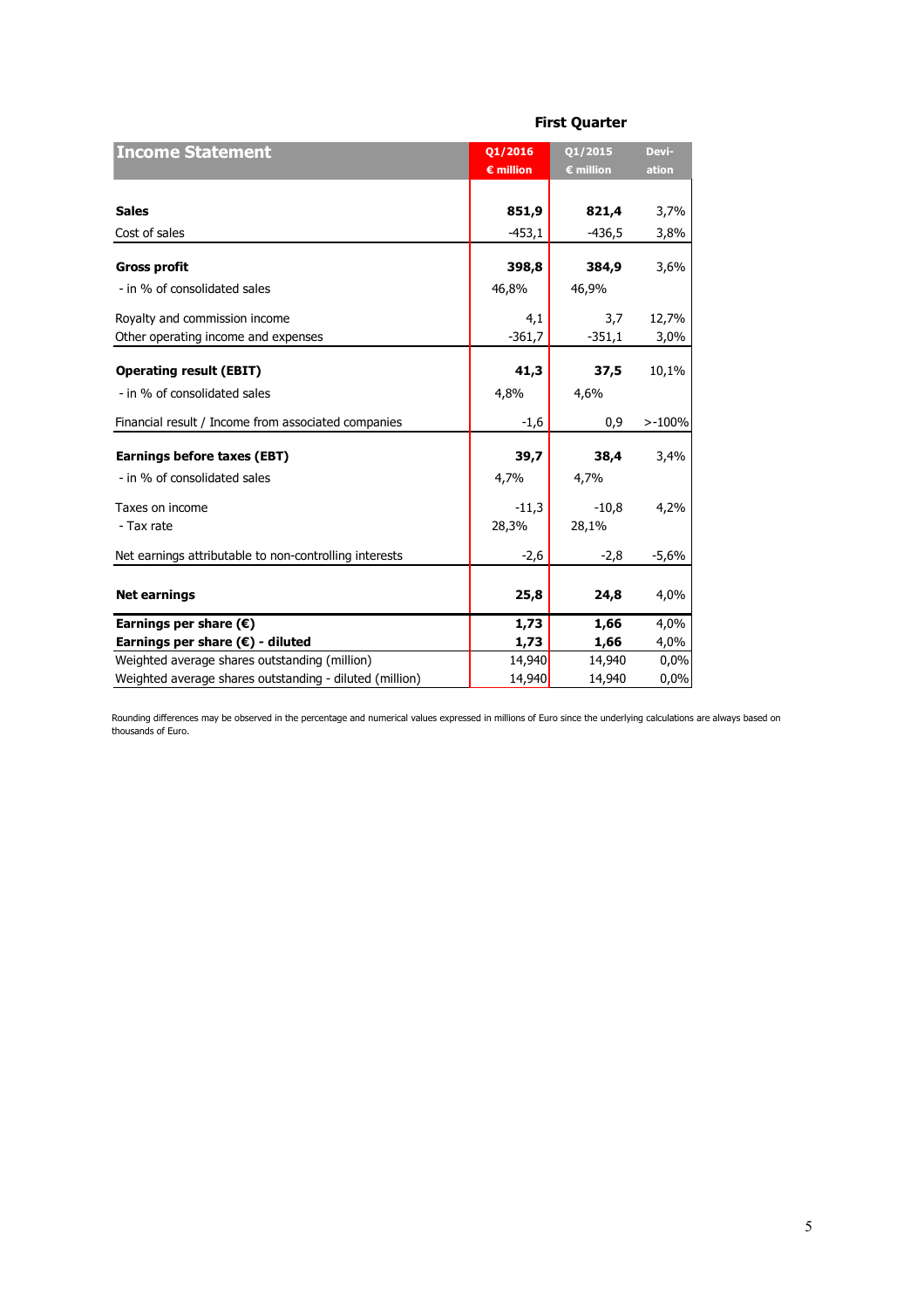| <b>Balance Sheet</b>                                | Mar. 31,'16        | Mar. 31,'15        | Devi-    | Dec. 31,'15        |
|-----------------------------------------------------|--------------------|--------------------|----------|--------------------|
|                                                     | $\epsilon$ million | $\epsilon$ million | ation    | $\epsilon$ million |
| <b>ASSETS</b>                                       |                    |                    |          |                    |
|                                                     |                    |                    |          |                    |
| Cash and cash equivalents                           | 222,7              | 295,0              | $-24,5%$ | 338,8              |
| Inventories                                         | 677,6              | 648,0              | 4,6%     | 657,0              |
| Trade receivables                                   | 587,0              | 596,4              | $-1,6%$  | 483,1              |
| Other current assets (Working Capital related)      | 157,1              | 200,3              | $-21,5%$ | 154,9              |
| Other current assets                                | 32,5               | 104,5              | $-68,9%$ | 51,0               |
| <b>Current assets</b>                               | 1.677,0            | 1.844,2            | $-9,1%$  | 1.684,8            |
| Deferred taxes                                      | 221,8              | 195,4              | 13,5%    | 219,8              |
| Other non-current assets                            | 699,6              | 734,0              | $-4,7%$  | 715,7              |
| <b>Non-current assets</b>                           | 921,4              | 929,5              | $-0,9%$  | 935,5              |
| <b>Total Assets</b>                                 | 2.598,3            | 2.773,7            | $-6,3%$  | 2.620,3            |
| <b>LIABILITIES AND SHAREHOLDERS' EQUITY</b>         |                    |                    |          |                    |
| <b>Current financial liabilities</b>                | 36,9               | 59,9               | $-38,4%$ | 14,0               |
| Trade payables                                      | 424,5              | 466,7              | $-9,1%$  | 519,7              |
| Other current liabilities (Working Capital related) | 228,9              | 233,2              | $-1,9%$  | 242,4              |
| Other current liabilities                           | 218,6              | 151,6              | 44,2%    | 103,9              |
| <b>Current liabilities</b>                          | 908,8              | 911,5              | $-0,3%$  | 880,0              |
| Deferred taxes                                      | 56,4               | 69,8               | $-19,2%$ | 64,2               |
| Pension provisions                                  | 23,9               | 27,0               | $-11,7%$ | 23,8               |
| Other non-current liabilities                       | 32,5               | 28,1               | 15,8%    | 32,9               |
| <b>Non-current liabilities</b>                      | 112,8              | 124,9              | $-9,7%$  | 121,0              |
| <b>Shareholders' Equity</b>                         | 1.576,7            | 1.737,2            | $-9,2%$  | 1.619,3            |
| <b>Total Liabilities and Shareholders' Equity</b>   | 2.598,3            | 2.773,7            | $-6,3%$  | 2.620,3            |
|                                                     |                    |                    |          |                    |

Rounding differences may be observed in the percentage and numerical values expressed in millions of Euro since the underlying calculations are always based on thousands of Euro.